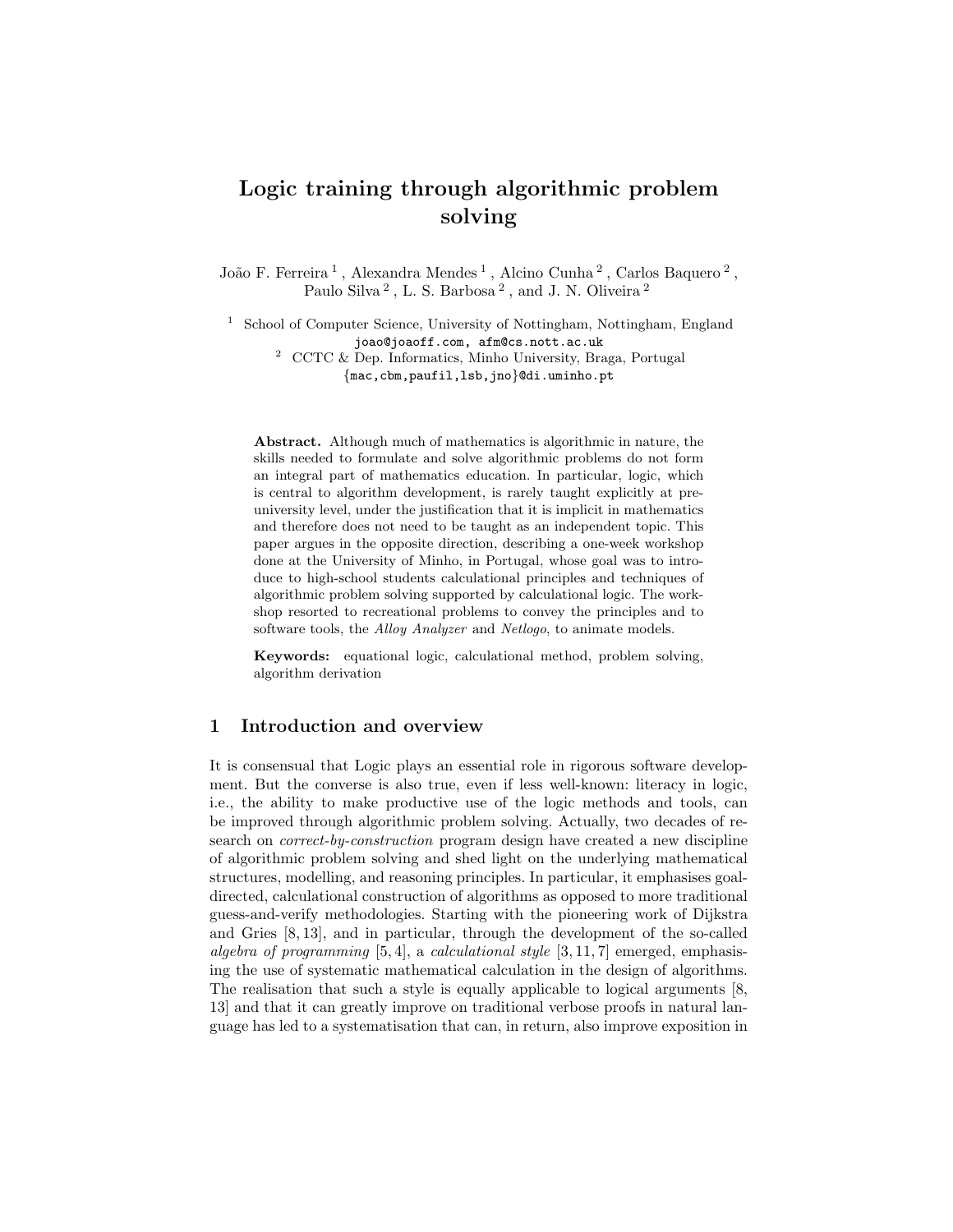the more classical branches of mathematics. In particular, lengthy and verbose proofs (full of natural language explanations for "obvious" steps) are replaced by easy-to-follow calculations presented in a standard layout which replaces classical implication-first logic by variable-free algebraic reasoning [11, 12].

Such a systematisation of a calculational style of reasoning, proceeding in a essentially syntactic way, greatly improves on the way proofs are presented. In particular it may help to overcome the typical justification for omitting proofs in school mathematics: that they are difficult to follow for all but exceptional students.

However, and although much of mathematics is algorithmic in nature, the skills needed to formulate and solve algorithmic problems do not form an integral part of mathematics education. Also, the teaching of computer-related topics at pre-university level focuses on enabling students to be effective users of information technology, rather than equip them with the skills to develop new applications or to solve new problems.

In such a context, this paper reports on a concrete case-study on exploiting and combining the dynamics of algorithmic problem solving and calculational reasoning to introduce logic in high-school as a live and productive tool. A tool to boost the abilities students need to overcome the challenges they will encounter through life. This experiment shows that logic skills can be trained through simple problems that emphasise formalisation and calculation. For example, logic puzzles where the goal is to solve simultaneous equations on Booleans, can be introduced by analogy with simultaneous equations on numbers. High-school students already learn how to solve simultaneous equations on numbers; going from the reals to the simpler Boolean domain, where each variable is either true or false, seems a natural step to follow. Furthermore, illustrating how logic can be used to model and solve algorithmic problems, improves the students' abilities to solve problems in general. Related research, leading to similar conclusions, is reported in  $[6, 1, 2, 10]$ .

## 2 An educational experiment

In July 2010, we organised a one-week workshop for Portuguese high-school students (aged between 14 and 17) on algorithmic problem solving. The goal was to show, through active involvement in tackling concrete problems, how the principles and techniques developed by computing scientists can be used to model and solve complex problems. There were 13 students enrolled in the workshop, all above-average students with a high interest on mathematics.

The workshop provided the opportunity to assess how pre-university students react to the calculational method and proof format. Two tools were used to increase interactivity and to show how machines can assist in problem-solving: Alloy Analyzer [15], to prototype models, and NetLogo [16], a multi-agent programmable modelling environment.

A summary of the plan of activities is shown in table 1. The week was divided into three main parts, detailed in the sequel. The first two days were used to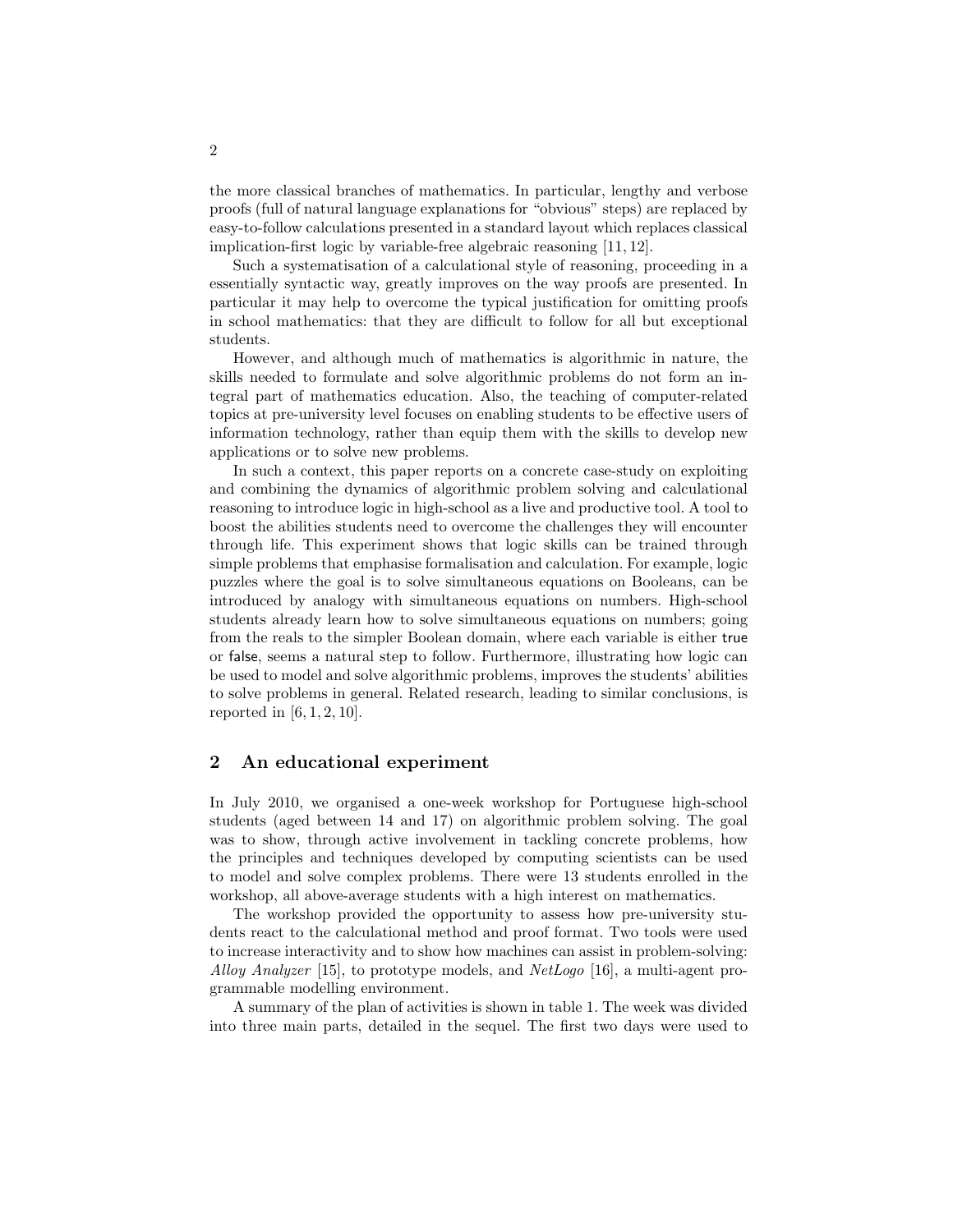introduce computer modelling, supported by Alloy. The two following days were devoted to basic concepts in algorithmic problem solving: concision in naming the elements of a problem, symmetry, calculational logic, and invariants. These concepts were introduced using a pen-and-paper approach to reinforce the idea that computers are not needed to explore the topics that underlie computing. The final day was devoted to modelling complex systems in NetLogo.

| Day            | Activities                                                                                                                                                   |
|----------------|--------------------------------------------------------------------------------------------------------------------------------------------------------------|
| 1              | Introduction to Alloy. Modelling of a simple logic problem.                                                                                                  |
| $\overline{2}$ | Modelling "The chameleons of Camelot" in Alloy.                                                                                                              |
| 3              | Importance of concision and symmetry in algorithmic problem solving. River-<br>crossing problems.                                                            |
| 4              | Introduction to calculational logic (through a logic puzzle). Introduction to<br>invariants. Definitive solution to the problem "The chameleons of Camelot". |
| 5              | Introduction to <i>NetLogo</i> . Modelling of the problem "The chameleons of<br>Camelot" in NetLogo.                                                         |

Table 1. Plan of activities (the duration of each session was 3 hours).

Modelling problems in Alloy Alloy is a formal specification language based on relational logic (first-order logic enriched with relational product, composition, meet, converse and other relational operators). Alloy is getting increasingly popular in the software engineering community since it embodies a lightweight approach to formal methods: its minimalist syntax and straightforward semantics (centered in the unifying concept of relation) make it particularly easy to learn and well-suited for automatic verification. Bounded verification of Alloy assertions can be performed by the Alloy Analyzer tool: the model is translated to propositional logic and fed to an off-the-shelf SAT solver; when found, counter-examples are graphically displayed for better comprehension.

Alloy proved quite effective in this workshop. Set-theory is part of highschool curriculum, and the knowledge of the students was enough to understand the usage of relations as a specification formalism and even to develop small models after a one morning introductory course. As an example, in day 1, the students used Alloy to determine when they can be their own grandfathers (more precisely, when someone is her own step-grandfather). More important than the tackled problems, was the realisation that logic could be made "alive" with the help of computational tools: after modelling, *Alloy Analyzer* was used to explore properties of the problem in an interactive way.

Pen-and-paper approach The pen-and-paper approach was central to the workshop dynamics. Our starting point was the following logic puzzle:

In an abridged version of Shakespeare's Merchant of Venice, Portia had two caskets: gold and silver. Inside one of these caskets, Portia had put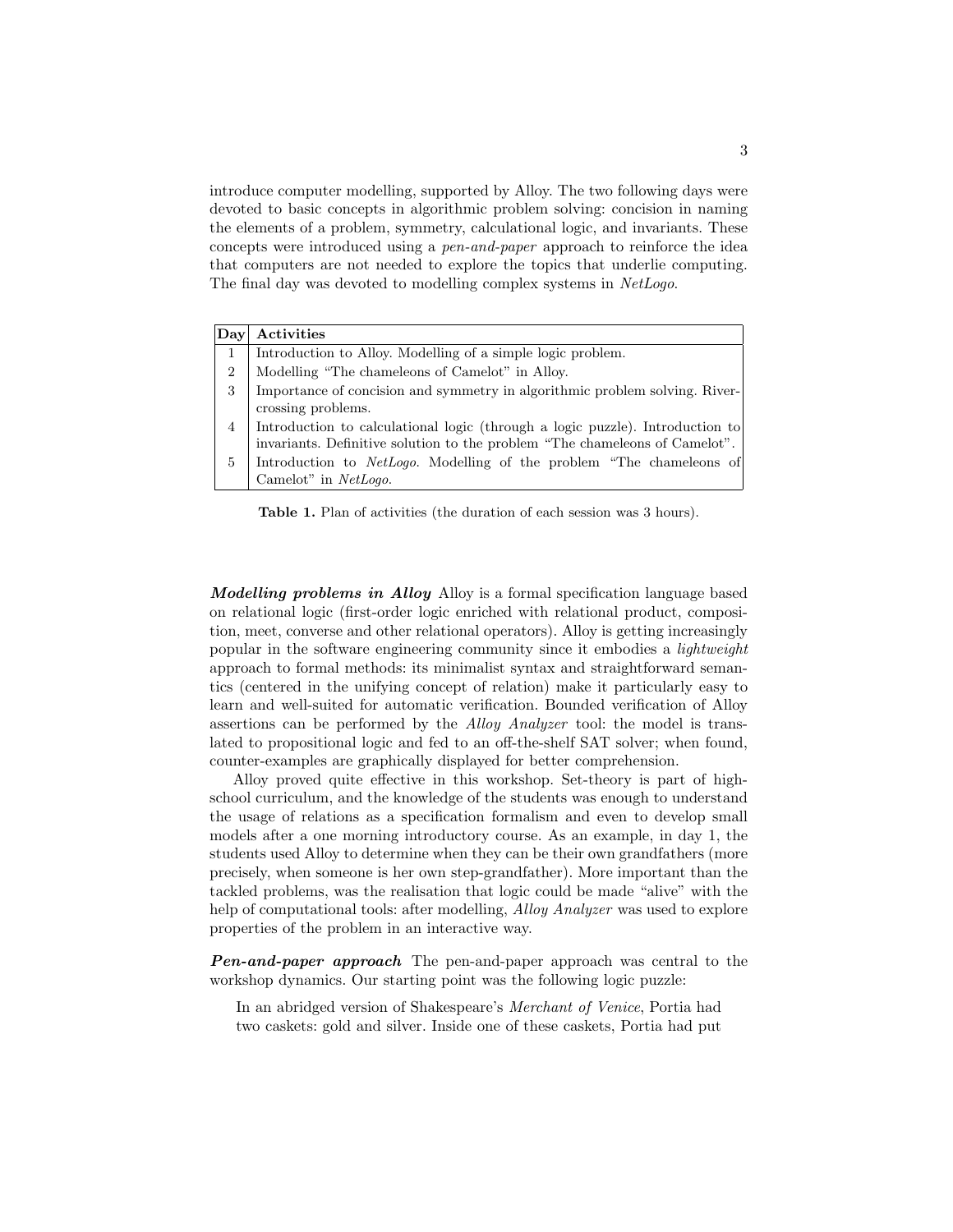her portrait, and on each was an inscription. Portia explained to her suitor that each inscription could be either true or false but, on the basis of the inscriptions, he was to choose the casket containing the portrait. If he succeeded, he could marry her.

The inscriptions were:

Silver: The portrait is not in this casket. Gold: Exactly one of these inscriptions is true.

Which casket contained the portrait? What can we deduce about the inscriptions?

One way of solving the problem is to introduce the variables pg for "the portrait is in the gold casket", ps for "the portrait is in the silver casket", ig for "the inscription in the gold casket is true", and is for "the inscription in the silver casket is true". Then, we are given:

$$
(ig \equiv (ig \equiv \neg is)) \land (is \equiv \neg ps) \land (pg \equiv \neg ps) .
$$

The calculation that determines the values of the variables is a straightforward exercise in calculational logic:

$$
(ig \equiv (ig \equiv \neg is)) \land (is \equiv \neg ps) \land (pg \equiv \neg ps)
$$
\n
$$
= \{ \text{associativity } \}
$$
\n
$$
((ig \equiv ig) \equiv \neg is) \land (is \equiv \neg ps) \land (pg \equiv \neg ps)
$$
\n
$$
= \{ \text{reflexivity and negation } \}
$$
\n
$$
(\text{false} \equiv is) \land (is \equiv \neg ps) \land (pg \equiv \neg ps)
$$
\n
$$
= \{ \text{substitution of equals for equals } \}
$$
\n
$$
(\text{false} \equiv is) \land (\text{false} \equiv \neg ps) \land (pg \equiv \neg ps)
$$
\n
$$
= \{ \text{negation and substitution of equals for equals } \}
$$
\n
$$
(\text{false} \equiv is) \land (\text{true} \equiv ps) \land (pg \equiv \text{false}) .
$$
\n
$$
\text{for being introduced to the rules used in the calculation above, the study of the terms of the set } \{ \text{in } \text{the } s \text{ is the class } \}
$$

After being introduced to the rules used in the calculation above, the students came up with the same solution very easily.

Modelling complex systems in NetLogo The use of Netlogo allowed the introduction of a few examples of how very simple models can give rise to complex interactions. The covered examples included models for forest fires, community segregation, and soil erosion. Following these examples, and inspecting the code, the students could assess classical cases of complex systems and emergent behaviour.

In particular, the forest fire model shows how tree density plays an important role in the percentage of forest burned by a fire event. By playing with the model, students could perceive critical values in the density that when reached lead to a

4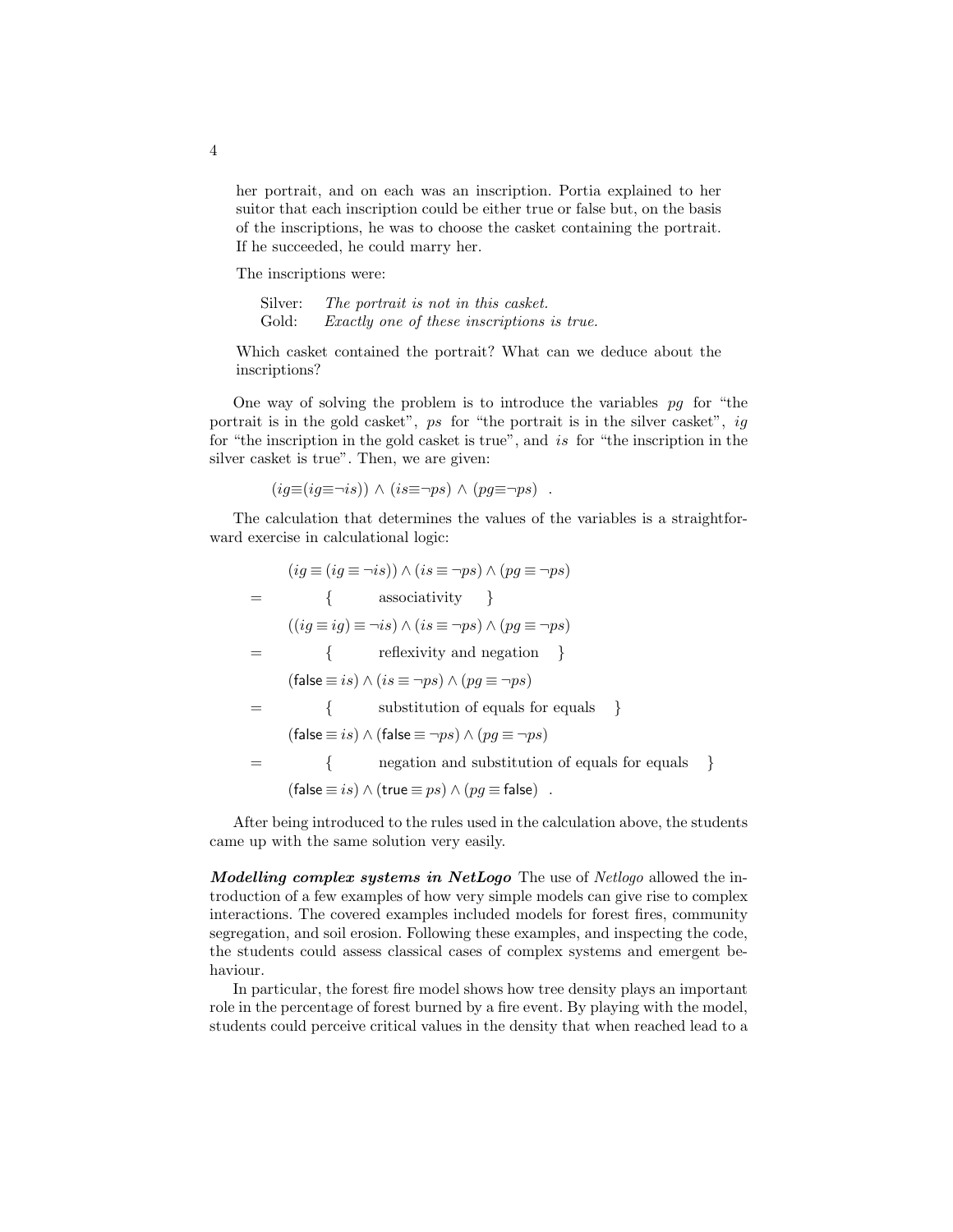phase transition where most of the forest is burned. The language is so accessible that, even at first contact, some students could add to the model the influence of wind to the fire propagation.

Unifying the three parts As we can see in table 1, the problem "The chameleons" of Camelot" was discussed in each of the three parts. In fact, the problem was used to unify them. Using *Alloy Analyzer*, the students were able to find examples of arguments for which the problem can be solved. However, since Alloy models are verified in bounded domains, a definitive answer could not be obtained for all arguments, namely those for which there is no solution. We then modelled the problem using pen and paper and we were able to get a definitive answer. Finally, we modelled the problem in NetLogo. The graphical interface of the tool enriched the experience and allowed the students to interact with the problem. In the next section, we describe the problem and provide more details about how the three different approaches complement each other.

#### 3 An algorithmic problem: the chameleons of Camelot

One of the problems extensively used in the workshop was a generalisation of "The chameleons of Camelot", as stated in [14, p. 140] (a more recent and accessible reference is [17]). The problem was used to help students to recognise, model, and solve algorithmic problems. In particular, it has a good potential to introduce non-determinism, problem decomposition, invariants, and program termination.

**Problem statement** On the island of Camelot there are three different types of chameleons: grey chameleons, brown chameleons, and crimson chameleons. Whenever two chameleons of different colours meet, they both change colour to the third colour. For which number of grey, brown, and crimson chameleons is it possible to arrange a succession of meetings that results in all the chameleons displaying the same colour?

For example, if the number of the three different types of chameleons is 4 , 7 , and 19 (irrespective of the colour), we can arrange a succession of meetings that results in a monochromatic state:

 $(4, 7, 19) \rightarrow (6, 6, 18) \rightarrow (5, 5, 20) \rightarrow \cdots \rightarrow (0, 0, 30)$ .

On the other hand, if the number of chameleons is 1 , 2 , and 3 , it is impossible to make them all display the same colour.

Modelling the problem in Alloy The first step towards the solution was to model the problem in Alloy. After modelling the rules governing the evolution of the chameleon colony, Alloy Analyzer was used to explore different combinations of colours and detect which could evolve to a monochromatic state (automatically detecting the succession of meetings leading to that state). This provided useful insight into finding the logical invariant constraining the state, and motivated the students for the following pen-and-paper approach.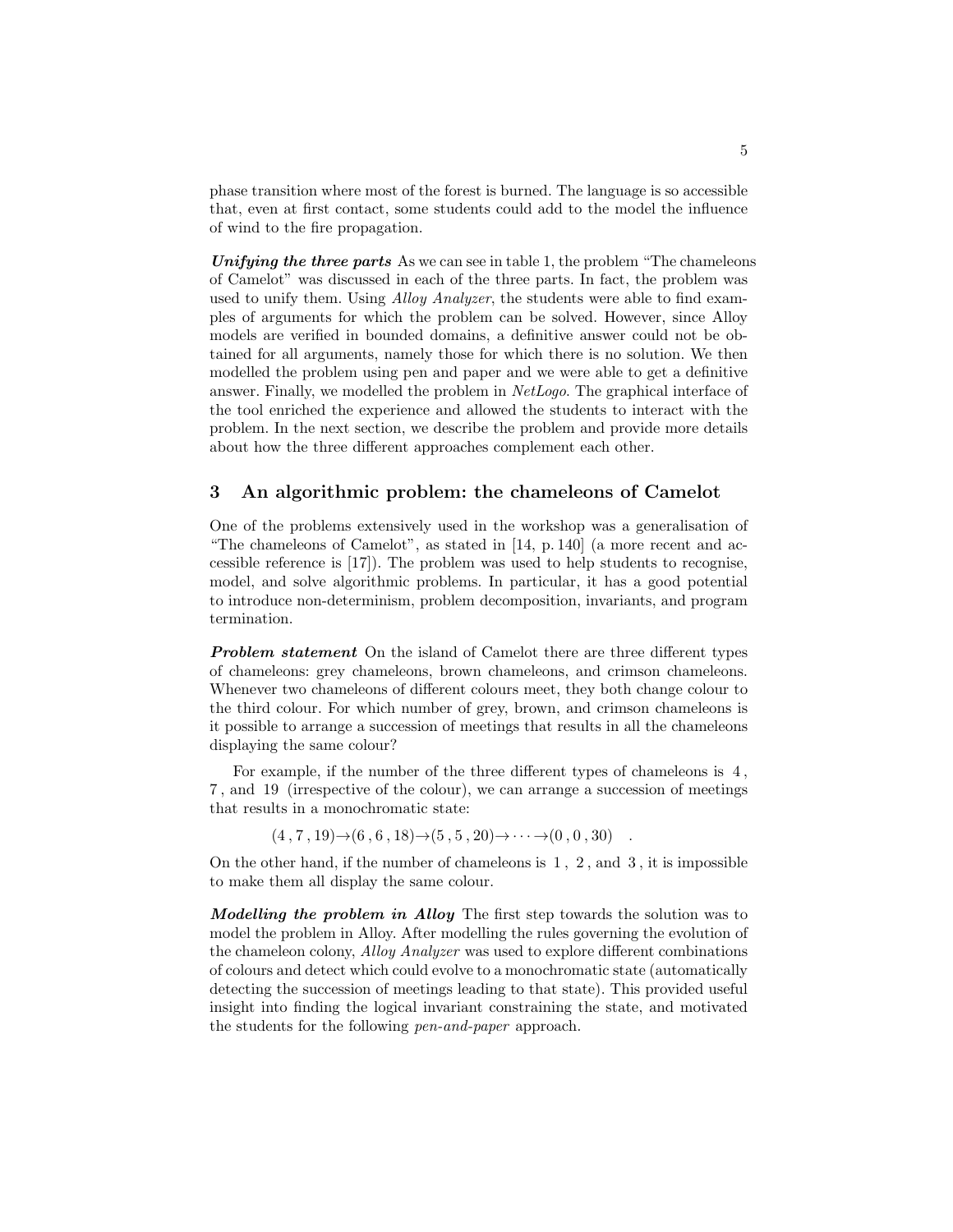**Pen-and-paper solution** Although *Alloy Analyzer* could be used to determine if given colonies of chameleons could reach a monochromatic state, it could not give a definitive answer when there was no solution. This limitation motivated a new approach. Using  $g$ ,  $b$ , and  $c$  to denote, respectively, the number of grey, brown, and crimson chameleons, the first step was to model the algorithm that underlies the problem and to decompose it into two simpler parts:

$$
d\circ g \neq b \land g \neq c \land b \neq c \rightarrow
$$
  
\nif  $0 < g \land 0 < b \rightarrow g, b, c := g-1, b-1, c+2$   
\n $\Box \quad 0 < g \land 0 < c \rightarrow g, b, c := g-1, b+2, c-1$   
\n $\Box \quad 0 < b \land 0 < c \rightarrow g, b, c := g+2, b-1, c-1$   
\nfi

od

{  $q = b \lor q = c \lor b = c$  };

Two classes of chameleons are now equally numbered. Arrange

a meeting between all the chameleons of these two classes.

 $\{ (q = 0 \land b = 0) \lor (q = 0 \land c = 0) \lor (b = 0 \land c = 0) \}$ .

The algorithm consists of a loop (enclosed between the keywords do and od) that terminates when two classes of chameleons are equally numbered. Once we reach such a state, the problem is easy to solve.

The loop executes while at least one of the three guards (the conditions at the left of the arrow  $\rightarrow$  ) is satisfied. If more than one guard is satisfied, the block operator  $(\Box)$  ensures that only one of the three assignments is chosen nondeterministically. The first assignment, for example, corresponds to a meeting between a grey chameleon and a brown chameleon: provided that there are chameleons of both these colours, the number of grey chameleons  $(g)$  and brown chameleons  $(b)$  both decrease by 1, whilst the number of crimson chameleons  $(c)$  increases by 2.

The next step of the solution was to find an invariant of the three assignments. Based on the postcondition of the loop, we calculated the invariant

 $g \cong b \pmod{3} \lor g \cong c \pmod{3} \lor b \cong c \pmod{3}$ 

This pointed to the conclusion that if the initial numbers of chameleons do not satisfy the invariant, that is, if no two initial numbers are congruent modulo 3 , it is impossible to organise a succession of meetings that results in all the chameleons displaying the same colour. At this point, the students understood why *Alloy Analyzer* could not find any succession of meetings when two initial numbers were not congruent modulo 3 .

Finally, we discussed how to remove the non-determinism from the algorithm shown above so that we can guarantee termination.

The pen-and-paper approach to this problem is fully described in [9] (including the solution, notes on how to present the problem, and exercises).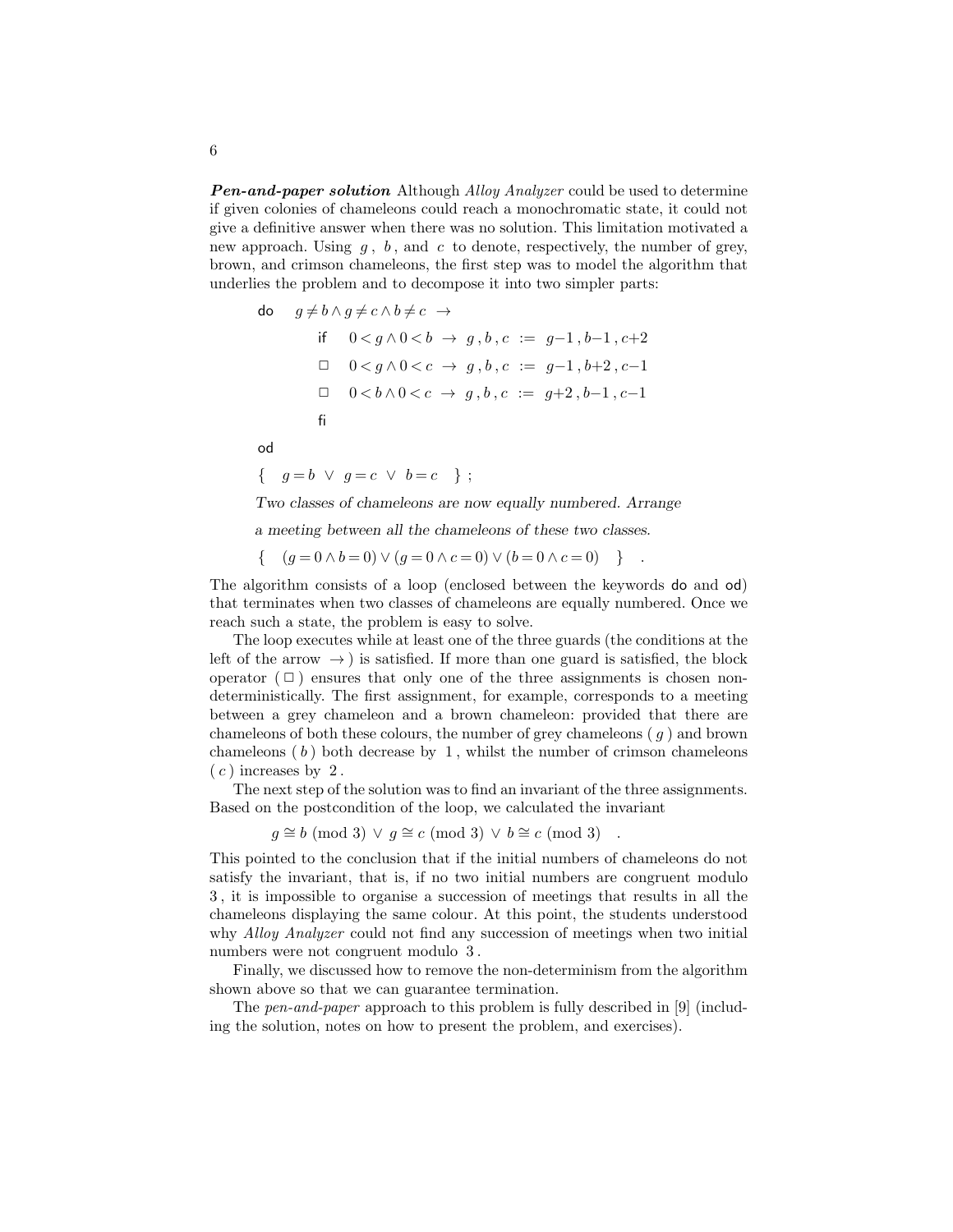Modelling the problem in NetLogo Modelling this problem in NetLogo allowed a closer simulation of how the encounters could occur in a spacial setting. The model places the chameleon population in a virtual torus and allows them to roam at constant speed. When a pair of chameleons reaches a given proximity threshold they interact and possibly change colour. As the simulation proceeds, a graph shows the population sizes for each colour along time. The interface allows either a randomised allocation of colours to a given total population size or an individual assignment of each initial colour population.

The experiment helped to determine how fast (when possible) one can observe convergence to a single colour state, in this idealised movement model. It also illustrated, empirically, that although some initial colour distributions can allow a set of encounters that leads to single colour convergence, this is statistically highly unlikely for all but the smallest sized populations.

#### 4 Conclusions

At least from the point of view of the 13 students present, who were asked to fill an anonymous assessment survey at the end, the workshop was a success. The proposed questions sought open answers, where students could provide their opinion not being limited to a few standard cases. Although this does not allow for a statistical treatment of the results, it provides us with a more personal feedback and interesting insights about the outcome of the workshop.

Most students wrote that their expectations were exceeded. Some remarked the workshop has further stimulated their interest in mathematics, while other stated to have learned something about how software is developed and the activity of the professionals working in this field. Asked whether anything in that activity came as a surprise, most of them pointed out that the connection between programming computers and solving logical problems was by and large unexpected. They were also surprised by the accessible and interesting contents, while highlighting the overall quality of the sessions. All the students considered the pace of this workshop appropriate, although some recognised that it was faster than in high-school.

They were expecting to have more contact with programming languages and computers, but in the end, they seem to have understood that clear and structured reasoning is the key to solve problems and write good software, and that computers can be useless if the programs they put in motion are not carefully designed. They also remarked they have enjoyed approaching general problems and understood the role of abstraction and genericity in programming.

Certainly, no general conclusions can be extracted from a limited and single experiment. In general, however, the challenge placed to students was surprisingly well received and the feedback was quite positive. For example, the students calculated the solution of a logic puzzle very easily, which suggests that calculational logic can indeed be introduced at high-school level. Furthermore, most of them enjoyed the recreational flavour of the problems, and, at the end of the week, they were able to apply techniques like invariants by themselves. They